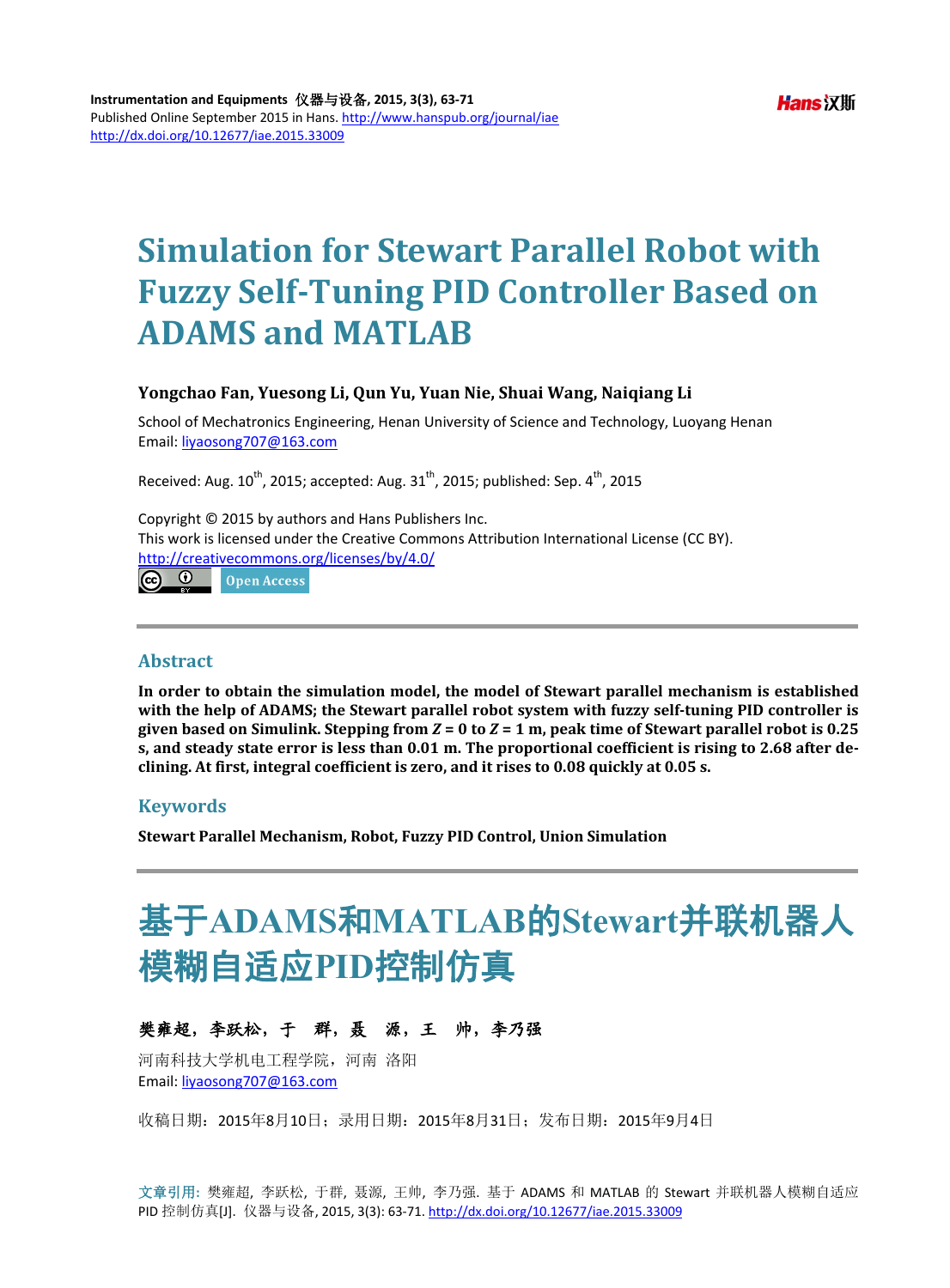## 摘 要

为降低模型建立的难度,本文基于**ADAMS**建立了六自由度**Stewart**并联机构模型,并在模糊**PID**控制理 论的基础上建立了模糊**PID**控制器的**Simulink**控制方框图,运用联合仿真技术对**Stewart**并联机器人位置 的模糊**PID**控制性能进行仿真。通过研究得出,从最低升到最高处的阶跃响应的峰值响应时间约为**0.25 s**, 稳态误差小于**0.01 m**,其控制器比例系数在衰减后上升,最后稳定在**2.68**附近,积分参数起时为**0**,在 **0.05 s**时迅速上升,最后稳定在**0.08**附近。

#### 关键词

**Stewart**并联机构,机器人,模糊**PID**控制,联合仿真

## **1.** 引言

由上、下两个平台和六个可伸缩的支腿通过运动副连接而成的具有六自由度运动能力且能够模拟空 间各种位姿运动的Stewart并联机构最初被设计用作飞行员的飞行模拟器[\[1\]](#page-7-0)。由于这种机构与传统的串联 机构相比具有精度高、刚度大、结构稳定、承载能力强、运动惯量小、动态特性好、反解易获得等优点, 其逐渐在航空航天、天文观测、汽车工业、隔振平台、高档数控机床以及起重运载等领域中得到广泛的 应用[\[2\]](#page-7-1) [\[3\]](#page-7-2)。

由于在具体应用中涉及机械、电机(或液压)驱动、控制、传感等多学科再加上其运动学正解的多解性, 使得Stewart并联机构在仿真建模和实际应用中并不容易。特别是在对Stewart平台结构设计和控制器设计 时,需要对平台相关的运动学、动力学参数进行计算,以此来为结构设计提供理论依据。而在运动学、 动力学参数计算过程中存在大量的数值计算和矩阵计算,形式繁琐且容易出错,不利于工程实际应用[\[4\]](#page-7-3) [\[5\]](#page-7-4)。为了解决这个问题,本文采用ADAMS建立Stewart并联机构的模型,基于MATLAB建立模糊PID控制 器模型,通过联合仿真对Stewart并联机器人的控制参数进行整定,对其性能进行仿真设计,此种方法由 于基于商用软件,因此具有简单、不涉及复杂的理论和公式的优点[\[6\]-](#page-7-5)[\[9\]](#page-7-6)。

#### **2. Stewart** 并联机构

<span id="page-1-0"></span>Stewart并联机构[如图](#page-1-0)1所示,其由动平台、静平台、球铰和六个伸缩缸构成,伸缩缸可以是液压缸也 可以是电动伸缩缸,其下端通过球铰和静平台相连,上端通过球铰和动平台相连。



**Figure 1.** Schematic diagram of stewart parallel robot 图 **1.** Stewart 并联机构原理简图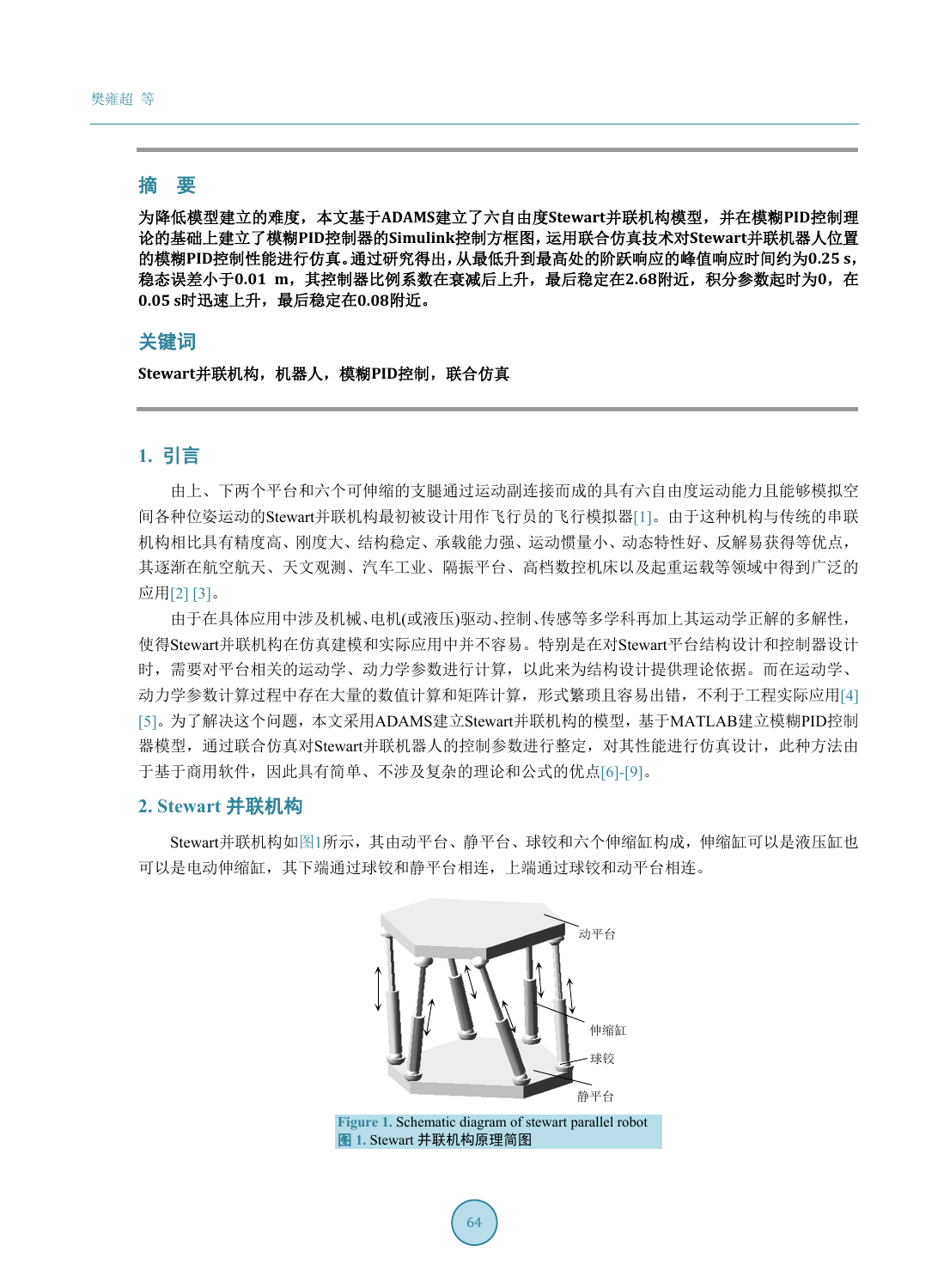将 Stewart 并联机构作为机器人操作的机器系统即为 Stewart 并联机器人。由于伸缩缸两端为球铰, 对伸缩缸的输出杆长度进行控制即可控制动平台的姿态,而伸缩缸是由电机或液压带动的,由于电机或 液压的伺服驱动技术较成熟且响应时间远小于机器人的响应时间[\[10\]](#page-7-7),因此本文建模时将电机或液压等效 于比例环节,仅对 Stewart 并联机器人的控制性能分析。

## **3. Stewart** 并联机器人控制模型

## **3.1. Stewart** 并联机构的动力学模型

在工作过程中,平台的受力都集中在动平台上,忽略伸缩缸的质量后,系统的动能可以表示为

$$
E = \frac{1}{2} \left( m V^{\mathrm{T}} V + \boldsymbol{\omega}^{\mathrm{T}} \left\{ I \right\} \boldsymbol{\omega} \right)
$$
 (1)

式中,*V* , *ω* 分别是动平台的速度矢量和角速度矢量,因此其取值为

$$
V = \left\{ v_x, v_y, v_z \right\}^{\mathrm{T}}, \quad \boldsymbol{\omega} = \left\{ \boldsymbol{\omega}_x, \boldsymbol{\omega}_y, \boldsymbol{\omega}_z \right\}^{\mathrm{T}}
$$
 (2)

*m* ,{*I*} 分别是动平台的质量和惯性张量,惯性张量取值为[\[11\]](#page-8-0)

$$
\{I\} = \begin{bmatrix} I_{xx} & 0 & 0 \\ 0 & I_{yy} & 0 \\ 0 & 0 & I_{zz} \end{bmatrix}
$$
 (3)

动平台的动能还可以表示成以下形式

$$
E = \boldsymbol{p}^{\mathrm{T}} \left[ I_{s} \right] \boldsymbol{p} \tag{4}
$$

式中,  $[I_s]$ 为广义惯性张量, 它是机构本身的力学量, 其取值为

$$
\begin{bmatrix} I_s \end{bmatrix} = \begin{bmatrix} \begin{bmatrix} M_c \end{bmatrix} & \begin{bmatrix} 0 \end{bmatrix}_{3 \times 3} \\ \begin{bmatrix} 0 \end{bmatrix}_{3 \times 3} & \begin{bmatrix} I \end{bmatrix} \end{bmatrix} \tag{5}
$$

式中,

$$
\begin{bmatrix} M_c \end{bmatrix} = \begin{bmatrix} m & 0 & 0 \\ 0 & m & 0 \\ 0 & 0 & m \end{bmatrix}
$$
 (6)

*p* 为动平台的广义输出速度,其表示为

$$
\boldsymbol{p} = \{v_x, v_y, v_z, \omega_x, \omega_y, \omega_z\}
$$
\n(7)

动平台的广义惯性力可以表示为

$$
\boldsymbol{F}_I = -\begin{bmatrix} I_s \end{bmatrix} \boldsymbol{p} - \begin{bmatrix} 0 & 0 & 0 \\ \boldsymbol{\omega} & \begin{bmatrix} I_c^0 \end{bmatrix} & \boldsymbol{\omega} \end{bmatrix}
$$
\n(8)

式中, *ω* 为动平台的角速度反对称矩阵,它可以表示为

$$
\boldsymbol{\omega} = \begin{bmatrix} 0 & \omega_z & \omega_y \\ \omega_z & 0 & -\omega_x \\ -\omega_y & \omega_x & 0 \end{bmatrix}
$$
 (9)

设动平台不受外力则所受总力等于广义惯性力, 即  $F = F_i$ 。

65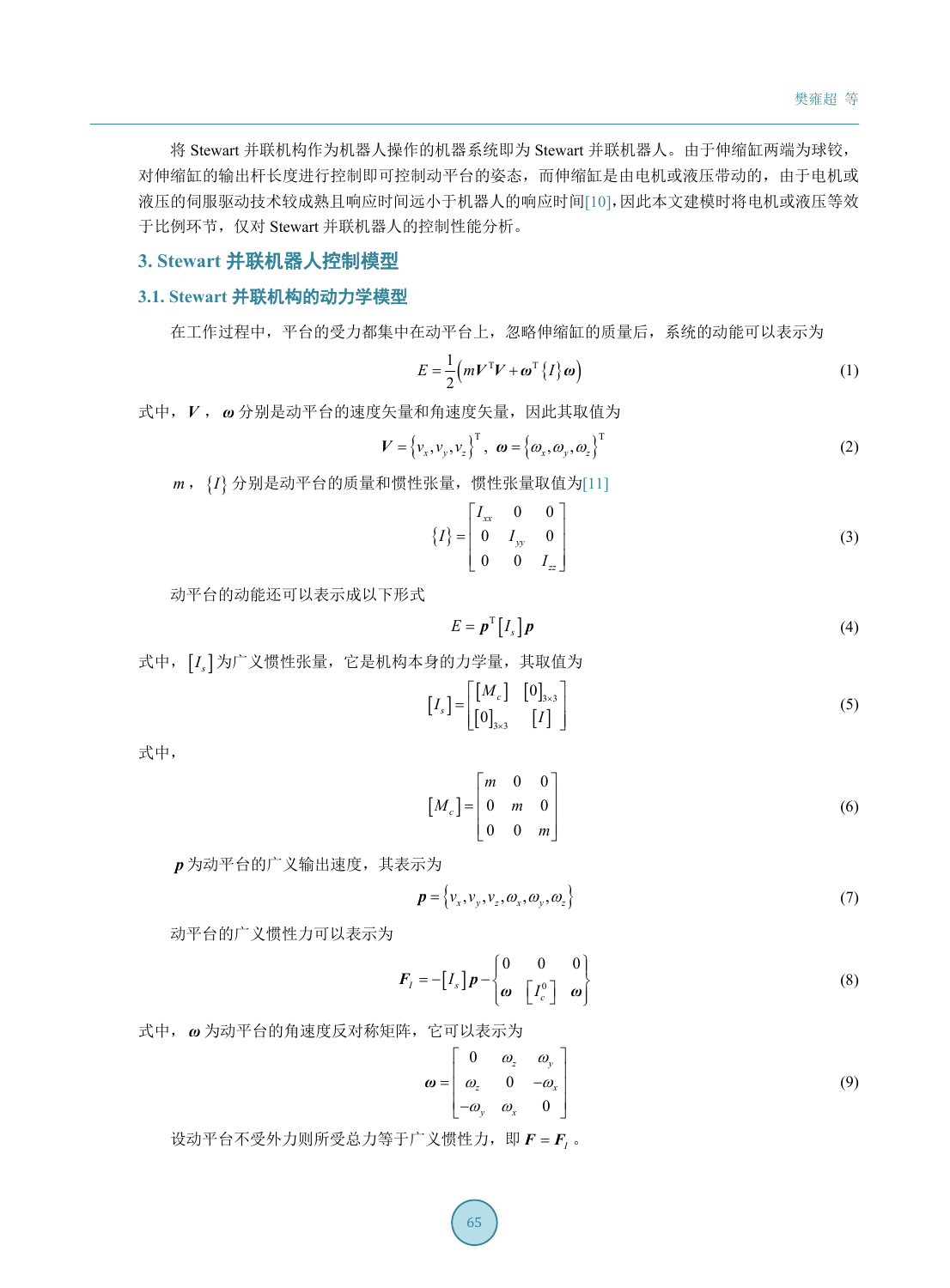由能量守恒可得伸缩缸满足方程

$$
\boldsymbol{F}^{\mathrm{T}} \boldsymbol{p} + \boldsymbol{f}^{\mathrm{T}} \boldsymbol{v}_{\mathrm{s}} = 0 \tag{10}
$$

式中, f、v 分别为 6 个伸缩缸的驱动力和速度。

由于伸缩缸的速度满足

$$
\mathbf{v}_{\rm s} = [A]\mathbf{p} \tag{11}
$$

则代入式(10)可得

$$
\boldsymbol{F}^{\mathrm{T}} + \boldsymbol{f}^{\mathrm{T}} \left[ A \right] = 0 \tag{12}
$$

因此伸缩缸受力满足

$$
\boldsymbol{f}^{\mathrm{T}} = -\left[A^{-1}\right]\boldsymbol{F}^{\mathrm{T}}\tag{13}
$$

式中,[*A*] 为并联平台的一阶影响系数,当已知并联平台上平台的运动状态和受力状态时,就可以求出 6 个伸缩缸的受力情况。

## **3.2.** 基于 **ADAMS** 的 **Stewart** 机构模型

设动平台直径为 200 mm, 静平台直径为 400 mm, 伸缩缸由伸缩杆和缸体构成,伸缩杆长度 2 m, 直径 50 mm,缸体长度 1.5 mm,内径 50 mm,外径 80 mm,杆件材料为 Q235A,在 ADAMS 中直接构 建 Stewart 平台的机械结构模型[如图](#page-3-0) 2 所示。并按如下设置 Stewart 并联机构的约束和运动副: 输出杆和 缸体间为移动副,伸缩杆和动平台间为球铰连接,缸体和静平台间为球铰连接,静平台为固定架。

#### **3.3.** 模糊 **PID** 控制

<span id="page-3-0"></span>由于并联机器人存在着非线性、时变性等不确定性因素,传统 PID 控制效果将难以达到预期的目标, 采用模糊 PID 控制将能够很好的处理这个问题,模糊 PID 的参数整定原理[如图](#page-3-1) 3 所示[\[12\]](#page-8-1), 被控对象是 Stewart 并联机构。



<span id="page-3-1"></span>**Figure 2.** [Three-dimensional](javascript:void(0);) [model](javascript:void(0);) of Stewart parallel robot 图 **2.** Stewart 并联机构三维模型



**Figure 3.** Stewart parallel robot system with fuzzy self-tuning PID controller 图 **3.** Stewart 并联机构模糊自适应控制系统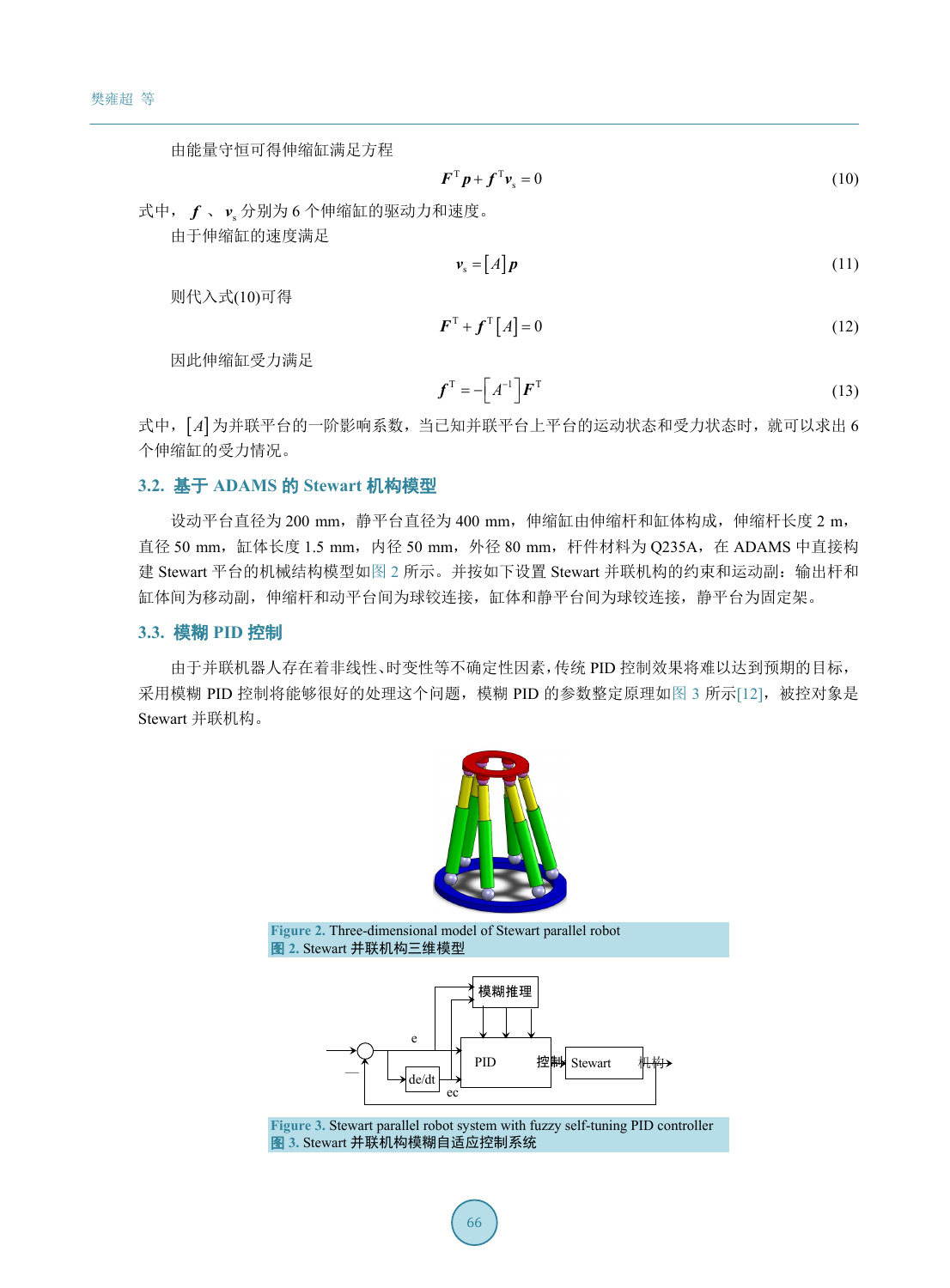模糊自适应 PID 控制器设计如下:

1) 定义输入、输出模糊集并确定个数类别

依据模糊 PID 控制器的控制规律以及经典 PID 的控制方法,同时兼顾控制精度。一般将输入的误差 (e)和误差微分(ec)分为 7 个模糊集: NB (负大), NM (负中), NS (负小), ZO (零), PS (正小), PM (正中), PB (正大)。但为提高系统的响应特性,取 3 个模糊集 N (负), Z (零), P (正), 因此本文模糊控制集取

$$
e, ec = \{N, Z, P\} \tag{14}
$$

输出的 Δ*K*<sub>p</sub>, Δ*K*<sub>i</sub> , Δ*K*<sub>i</sub> 也分为 7 个模糊集: NB (负大), NM (负中), NS (负小), ZO (零), PS (正 小),PM (正中),PB (正大)。同样取 3 个模糊集

$$
\Delta K_{\text{p}}, \Delta K_{\text{d}}, \Delta K_{\text{i}} = \{ \text{N}, \text{Z}, \text{P} \} \tag{15}
$$

2) 确定输入输出变量的实际论域

根据控制要求,对各个输入,输出变量作如下划定:

$$
e, ec = \{-3, 0, 3\} \tag{16}
$$

 $\Delta K_n$ ,  $\Delta K_n$ ,  $\Delta K_i$  的论域: {−0.01,0,0.01}

应用模糊合成推理 PID 参数的整定算法。第 *k* 个采样时间的整定为

$$
\begin{cases}\nK_{\rm p} = K_{\rm p0} + \Delta K_{\rm p} \\
K_{\rm i} = K_{\rm i0} + \Delta K_{\rm i} \\
K_{\rm D} = K_{\rm D0} + \Delta K_{\rm D}\n\end{cases} (17)
$$

式中,  $K_{\text{no}}$ ,  $K_{\text{io}}$ ,  $K_{\text{Do}}$ 为经典 PID 控制器的初始参数。

为了便于系统输入,输出参数映射到论域内。根据实验和相关文献,确定模糊化因子为:  $ke = kec = 0.01$ ; 解模糊因子为:  $K_1 = 0.5, K_2 = K_3 = 0.01$ 。

3) 定义输入、输出的隶属函数

误差 *e*、误差微分及控制量的模糊集和论域确定后,需对模糊变量确定隶属函数。即对模糊变量赋值, 确定论域内元素对模糊变量的隶属度。参考输入、输出变量的变化规律,最终作如下规定:对于输入量 误差(*e*),误差微分(*ec*)都采用高斯型的隶属函数

$$
f(x, \sigma, c) = e^{-\frac{(x-c)^2}{2\sigma^2}}
$$
\n(18)

式中,*c* 决定函数的中心位置,<sup>σ</sup> 决定函数曲线的宽度。

 $\pi$ 于输出量 *K*<sub>P</sub>变化量( $\Delta K$ <sub>P</sub>), *K*<sub>D</sub>变化量( $\Delta K$ <sub>D</sub>), *K*<sub>I</sub>变化量( $\Delta K$ <sub>I</sub>)采用三角形隶属函数

$$
f(x, a, b, c) = \begin{cases} 0, x \le a \\ \frac{x-a}{b-a}, a \le x \le b \\ \frac{c-x}{c-b}, b \le x \le c \\ 0, x \ge c \end{cases}
$$
(19)

式中,  $a \le b \le c$ 

4) 确定相关模糊规则并建立模糊控制规则表

根据参数 *K*P、*K*I、*K*D对系统输出特性的影响情况,可以归纳出系统在被控过程中对于不同的偏差和  $m_{\tilde{z}}$ 变化率参数  $K_{P}$ ,  $K_{I}$ ,  $K_{D}$ 的自整定原则: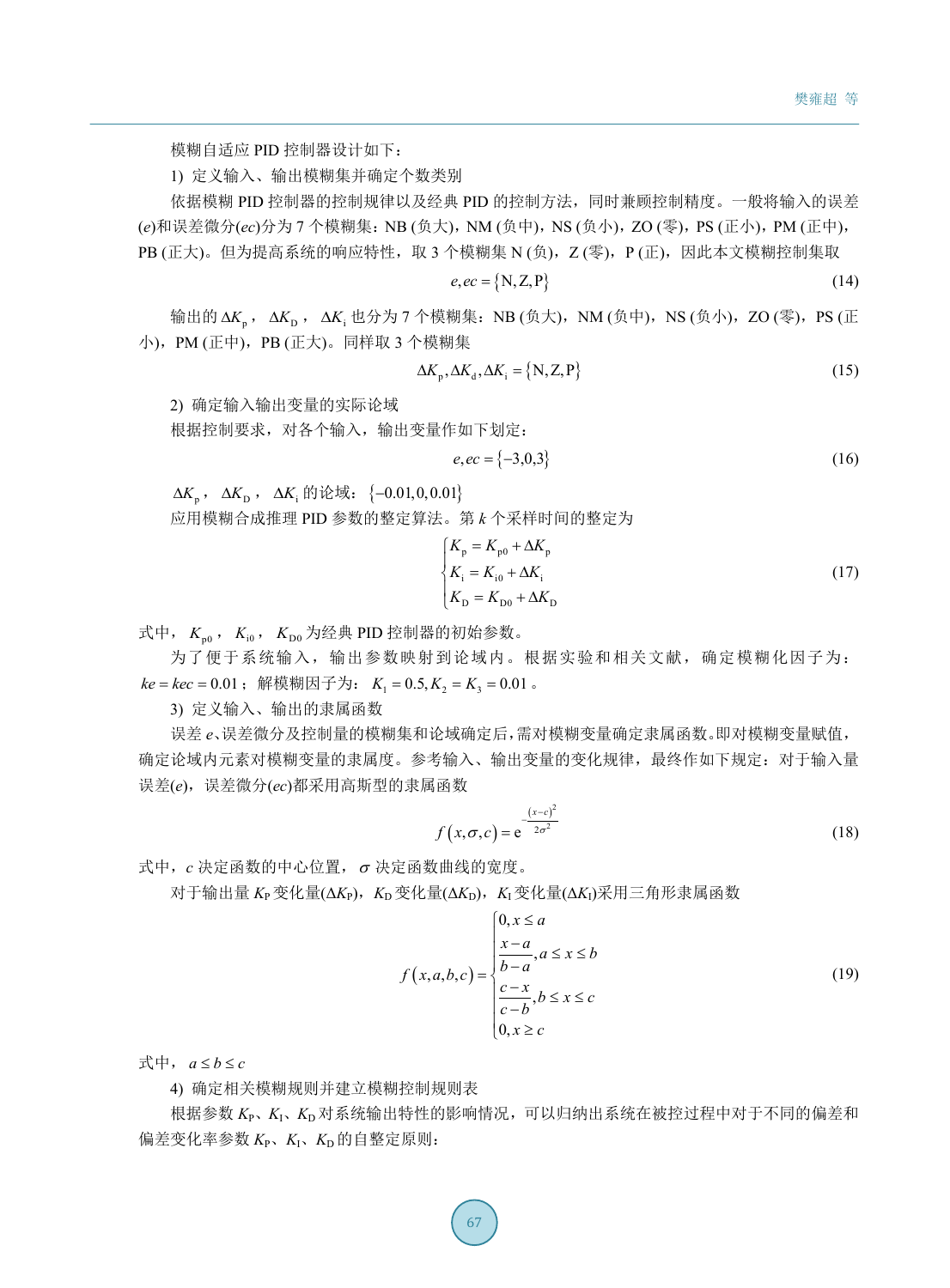- 当偏差较大时,为了加快系统的响应速度,并防止开始时偏差的瞬间变大可能引起的微分过饱和而 使控制作用超出许可范围,应取较大的 *K*<sup>P</sup> 和较小的 *K*D。另外为防止积分饱和,避免系统响应较大 的超调, $K_I$ 值要小,一般取 $K_I = 0$ 。
- 当偏差和变化率为中等大小时,为了使系统响应的超调量减小和保证一定的响应速度,*K*P应取小些。 在这种情况下 *K*D的取值对系统影响很大,应取小一些,*K*I的取值要适当。
- 当偏差变化较小时,为了使系统具有较好的稳态性能,应增大 Kp、KI值,同时为避免输出响应在设 定值附近振荡,以及考虑系统的抗干扰能力,应适当选取 *K*D。原则是:当偏差变化率较小时,*K*<sup>D</sup> 取大一些; 当偏差变化率较大时, K<sub>D</sub>取较小的值, 通常为中等大小。 参考以上自整定原则,总结工程设计人员的技术知识和实际操作经验,建立合适的关于 e、ec、Δ*K*<sup>P</sup>

*K*P、Δ*K*I的模糊规则推理表[如表](#page-6-0) 1 [和表](#page-6-1) 2 所示。

由于微分的作用是改善系统的动态性能,对偏差进行提前预报,但微分作用强会使得响应过程提前 制动,降低系统的抗干扰性能,延长调节时间,考虑到所研究 Stewart 并联机器人对精度、抗干扰性能要 求很高, 因此本文仅对 PI 参数进行整定。

依[据图](#page-3-1) 3 可建立基于 simulink 的模糊自适应 PID 控制器[如图](#page-6-2) 4 所示。

#### **4. Stewart** 并联机器人控制仿真

## **4.1. Stewart** 并联机器人的控制

由前所述,伺服电机的响应速度远大于 Stewart 并联机器人的响应速度。在建模时将电机模型等效成 比例环节,模糊 PID 控制器控制对象为 Stewart 并联机器人最终位置。为研究方便,本文选用 Stewart 并 联机器人 Z 方向位置(升降方向)作为控制对象,结[合图](#page-3-0) 2 [和图](#page-6-2) 4 可建立 Stewart 并联机器人的位置控制模 型[如图](#page-6-3) 5 所示。

[图](#page-6-3) 5 中与 Admas 联合的前端模块为运动学反解模块,通过数值模拟确定机器人每个位置所对应角度。

#### **4.2. Stewart** 并联机器人的模糊自适应控制仿真

设 PI 控制参数的初始值为分别为

$$
K_{\text{p0}} = 2.68, \ K_{\text{i0}} = 0.08 \tag{20}
$$

基[于图](#page-6-3) 5 建立的 Stewart 并联机器人模糊自适应 PID 控制系统仿真可得,在 Z 方向的阶跃响应曲线 [如图](#page-7-8) 6 所示。模糊自适应 PID 控制器的参数整定过程[如图](#page-7-9) 7 所示。

设伸缩缸最短时 Stewart 并联机器人位置为零位。[由图](#page-7-8) 6 可知, 在 Stewart 并联机器人从 Z = 0 跃变 到 z = 1 m 的高度时,在模糊自适应 PID 控制器的作用下,其阶跃响应的峰值响应时间约为 0.25 s,稳态 误差小于 0.01 m; 在传统 PI 控制器作用下, 阶跃响应曲线的上升时间约为 0.5 s, 稳态时间约为 0.6 s。 因此模糊自适应 PID 控制器可以提高 Stewart 并联机器人位置控制性能。

[图](#page-7-9) 7 为模糊 PID 控制参数随时间的变化曲线,由图 [7\(a\)](#page-7-9)可知比例系数在衰减后上升,最后稳定在 2.68 附近, 由图 [7\(b\)](#page-7-9)可知积分参数迅速将为 0, 在 0.05 s 时迅速上升, 最后稳定在 0.08 附近。

#### **5.** 结论

通过 ADAMS 建立 Stewart 并联机构模型和 Simulink 建立的模糊 PID 控制器联合仿真对 Stewart 并联 机器人的控制性能进行了研究, 在 Stewart 并联机器人从最低状态跃变到最高状态时, 所给 Stewart 并联 机器人的峰值响应时间约为 0.25 s, 稳态误差小于 0.01 m; 其模糊 PID 控制器的比例系数在衰减后上升, 最后稳定在 2.68 附近,积分参数迅速将为 0,在 0.05 s 时迅速上升,最后稳定在 0.08 附近。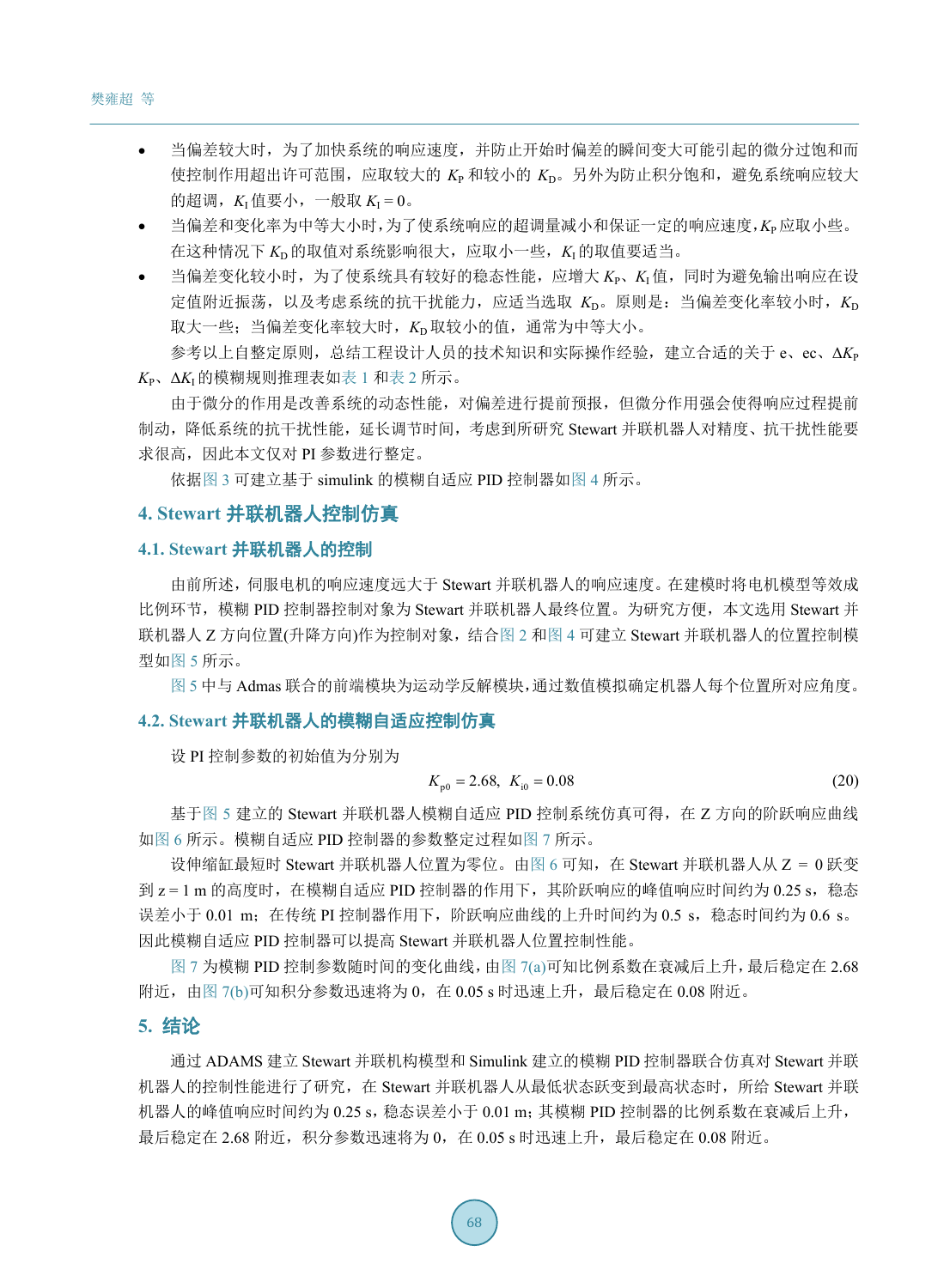<span id="page-6-0"></span>

| Table 1. The value of proportion parameter<br>表 1. 比例参数取值的模糊规则表 |  |  |   |  |  |
|-----------------------------------------------------------------|--|--|---|--|--|
| ec<br>$\epsilon$                                                |  |  |   |  |  |
|                                                                 |  |  | N |  |  |
| Z.                                                              |  |  | p |  |  |
|                                                                 |  |  |   |  |  |

#### <span id="page-6-1"></span>**Table 2.** The value of integral parameter 表 **2.** 积分参数取值模糊规则表

| ec<br>$\boldsymbol{\rho}$ | $\lambda$ <sub>I</sub> | 7 |   |
|---------------------------|------------------------|---|---|
| N                         | 7                      | 7 | 7 |
| Z                         | D                      | D | D |
| P                         |                        |   | - |

<span id="page-6-2"></span>

#### **Figure 4.** Fuzzy self-tuning PID controller 图 **4.** 模糊自适应 PID 控制器

<span id="page-6-3"></span>

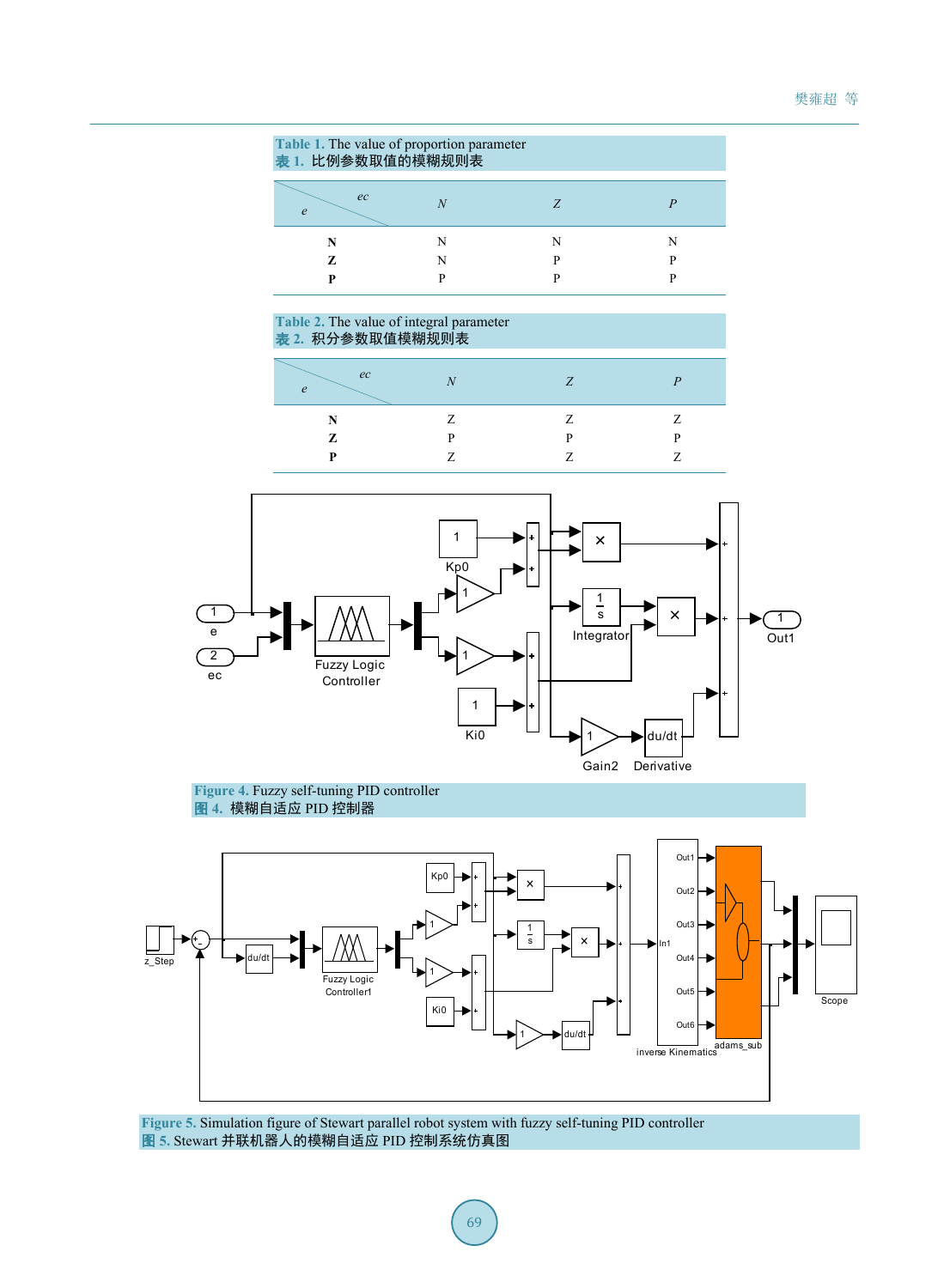<span id="page-7-8"></span>

## <span id="page-7-9"></span>致 **谢**

本文由河南科技大学博士科研启动费(4001-13480055),河南科技大学青年科学基金(2015QN013),河 南科技大学 2015 年度大学生研究训练计划(2015006)资助。

## 参考文献 **(References)**

- <span id="page-7-0"></span>[1] 徐鹏 (2005) 六自由度并联机构 Stewart 平台的动力学建模与仿真. 重庆大学, 重庆.
- <span id="page-7-1"></span>[2] 李团结 (2009) 机器人技术. 电子工业出版社, 北京.
- <span id="page-7-2"></span>[3] 杨达毅, 陈丽敏 (2008) 基于 Solidworks 的六自由度液压平台运动仿真. 机床与液压, **9**, 127-150.
- <span id="page-7-3"></span>[4] 陈丽 (2004) Stewart 平台 6-DOF 并联机器人完整动力学模型的建立. 燕山大学学报, **3**, 228-232.
- <span id="page-7-4"></span>[5] Bandyopadhyay, S. and Ghosal, A. (2006) Geometric characterization and parametric representation of the singularity manifold of a 6-6 Stewart platform manipulator. *Mechanism and Machine Theory*, **41**, 1377-1400. <http://dx.doi.org/10.1016/j.mechmachtheory.2005.12.006>
- <span id="page-7-5"></span>[6] 姚丽君, 李成刚, 张军 (2012) ADAMS 与 MATLAB 联合仿真在 3 自由度并联机构控制中的应用. 机械设计, **5**, 31-34.
- [7] 王涛, 张会明 (2005) 基于 ADAMS 与 MATLAB 的联合控制系统的仿真. 机械工程与自动化, **3**, 79-81.
- [8] Li, H.D., Gosselin, C.M. and Richard, M.J. (2007) Determination of the maximal singularity-free zones in the six-dimensional workspace of the general Gough-Stewart platform. *Mechanism and Machine Theory*, **42**, 497-511. <http://dx.doi.org/10.1016/j.mechmachtheory.2006.04.006>
- <span id="page-7-6"></span>[9] 王战中, 杨长建, 刘超颖 (2013) 基于 MATLAB 和 ADAMS 的六自由度机器人联合仿真. 制造业自动化, **9**, 31- 33.
- <span id="page-7-7"></span>[10] Li, H.D., Gosselin, C.M., Richard, M.J., et al. (2006) Analytic form of the six-dimensional singularity locus of the general Gough-Stewart platform. *ASME Journal of Mechanical Design*, **128**, 279-287.